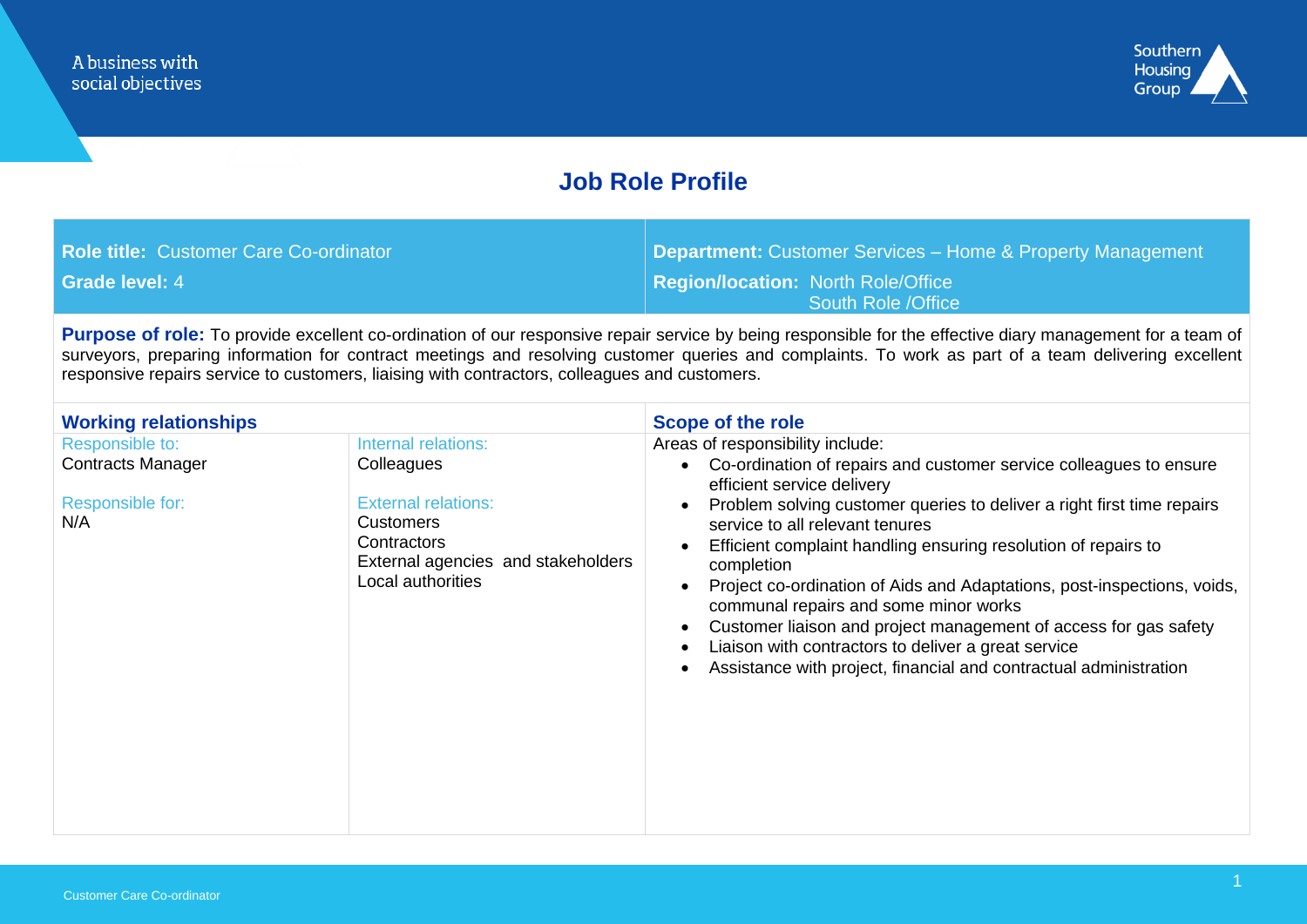

### **Role expectations and responsibilities that contribute to the successful delivery of our Corporate Strategy**

- I am committed to putting customers first, creating a personalised experience throughout all stages of the customer journey.
- I take ownership of providing an excellent responsive repair service that delivers for our customers, achieves results and ensures value for money and meets our statutory and regulatory requirements.
- I ensure that the safety of our customers is paramount.
- I proactively identify and deliver appropriate customer care solutions meeting customers reasonable expectations.
- I contribute to the achievement of performance indicators including customer satisfaction, eliminating and closing complaints and gas safety.
- I work collaboratively with colleagues and stakeholders to ensure an excellent service.
- I contribute to continuous improvements to services, managing change effectively.
- I understand the importance of credible, up to date customer and property data and I prioritise improving the quality of our data to enable customer centric services.
- I work in conjunction with the Risk Management framework, encompassing Health and Safety, Data Protection and demonstrate effective controls and compliance with all statutory, regulatory and policy requirements relating to the management of the business.
- I embrace diversity and inclusion, tailoring services appropriately which ensures better outcomes for our customers and our team.
- Safeguarding: I follow all steps outlined in individual and environmental risk assessments as appropriate and follow the Local Authority Adult and Children Safeguarding procedure in conjunction with SHG policies and procedures.

#### **Note:**

No job description can be entirely comprehensive and the jobholder will be expected to carry out such other duties as may be required from time to time and are broadly consistent with the job description and status of the post within the organisation.

You will be expected to carry out all duties in the context of and in compliance with the Group's Diversity and Health and Safety Policies.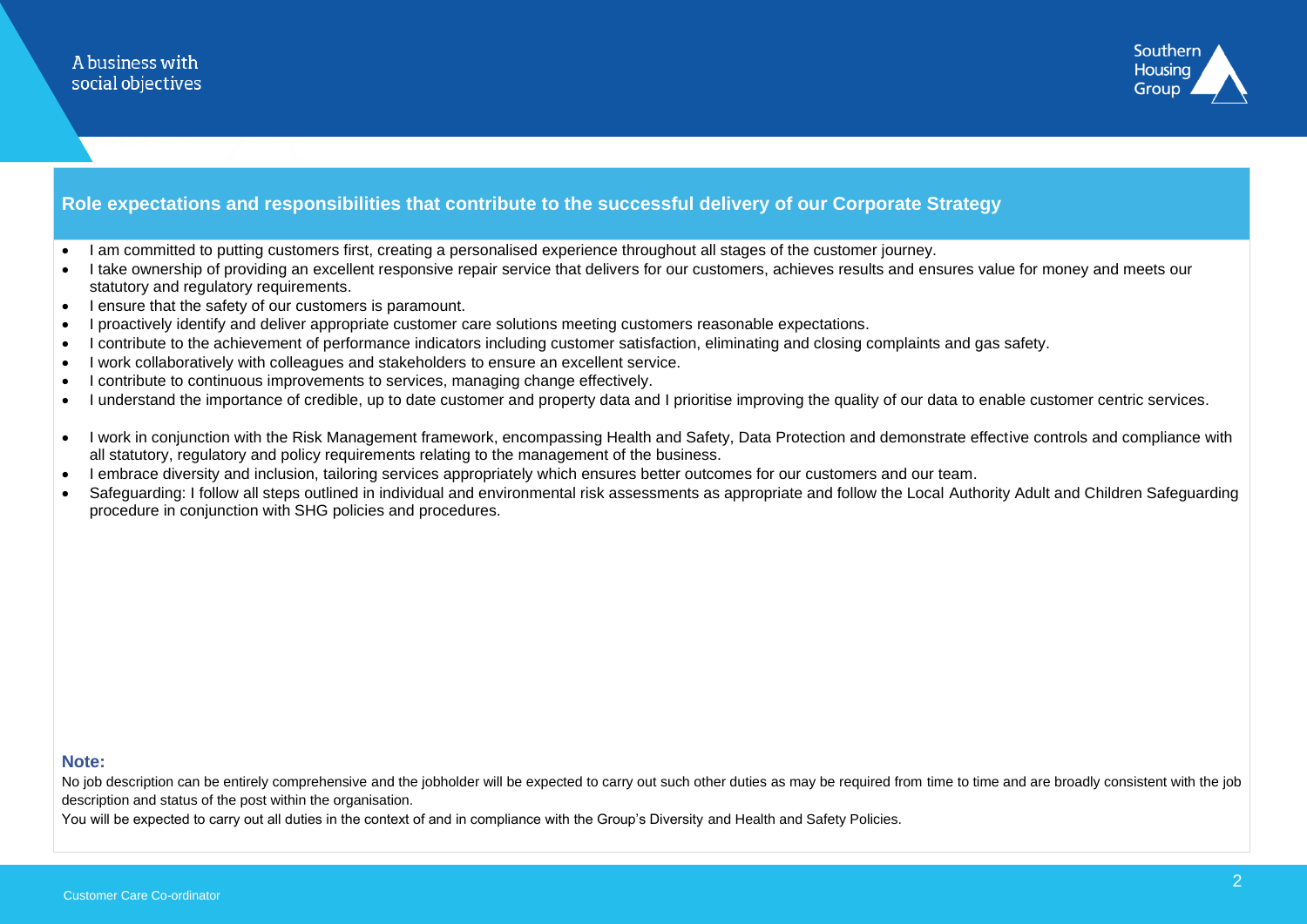# A business with<br>social objectives



| <b>Person profile</b>                             |                                                                                                                                                                                                                                                                                                                                                                                                                                                                                                                                                                                                                                                                                                                                                                                                                                                                                                                                                                                                                                                                                                                             |                                                                                                |  |
|---------------------------------------------------|-----------------------------------------------------------------------------------------------------------------------------------------------------------------------------------------------------------------------------------------------------------------------------------------------------------------------------------------------------------------------------------------------------------------------------------------------------------------------------------------------------------------------------------------------------------------------------------------------------------------------------------------------------------------------------------------------------------------------------------------------------------------------------------------------------------------------------------------------------------------------------------------------------------------------------------------------------------------------------------------------------------------------------------------------------------------------------------------------------------------------------|------------------------------------------------------------------------------------------------|--|
| <b>Attributes</b>                                 | <b>Essential</b>                                                                                                                                                                                                                                                                                                                                                                                                                                                                                                                                                                                                                                                                                                                                                                                                                                                                                                                                                                                                                                                                                                            | <b>Desirable</b>                                                                               |  |
| 1. Skills, knowledge,<br>experience and abilities | I have experience of providing effective customer care<br>I have project management experience, coordinating a range of<br>programmes<br><b>Customer service:</b><br>I am a role model for excellent customer service, creating a<br>'customer first' working environment<br>I have proven experience of managing expectations and<br>innovating to achieve results<br>I have proven experience of providing high standards of<br>customer service<br>• I am able to receive and respond to customer feedback and<br>complaints professionally at all times<br>I communicate accurately, listen and keep people informed, and<br>$\bullet$<br>am polite, friendly and helpful<br><b>Communication:</b><br>I have a proven commitment to taking personal responsibility for<br>$\bullet$<br>sharing information<br>I am able to communicate clearly, accurately and effectively<br>using a range of different communications channels<br>I'm able to produce, analyse and present information in a clear<br>$\bullet$<br>transparent way that is easily understood<br>I'm able to learn and use IT and communication systems | I have experience of working in a repairs setting and a<br>basic knowledge of home maintenance |  |
|                                                   | Interpersonal skills and team working:<br>I am able to work effectively as part of a team<br>I have effective interpersonal skills and the ability to work<br>collaboratively with stakeholders<br><b>Prioritisation/initiative:</b>                                                                                                                                                                                                                                                                                                                                                                                                                                                                                                                                                                                                                                                                                                                                                                                                                                                                                        |                                                                                                |  |